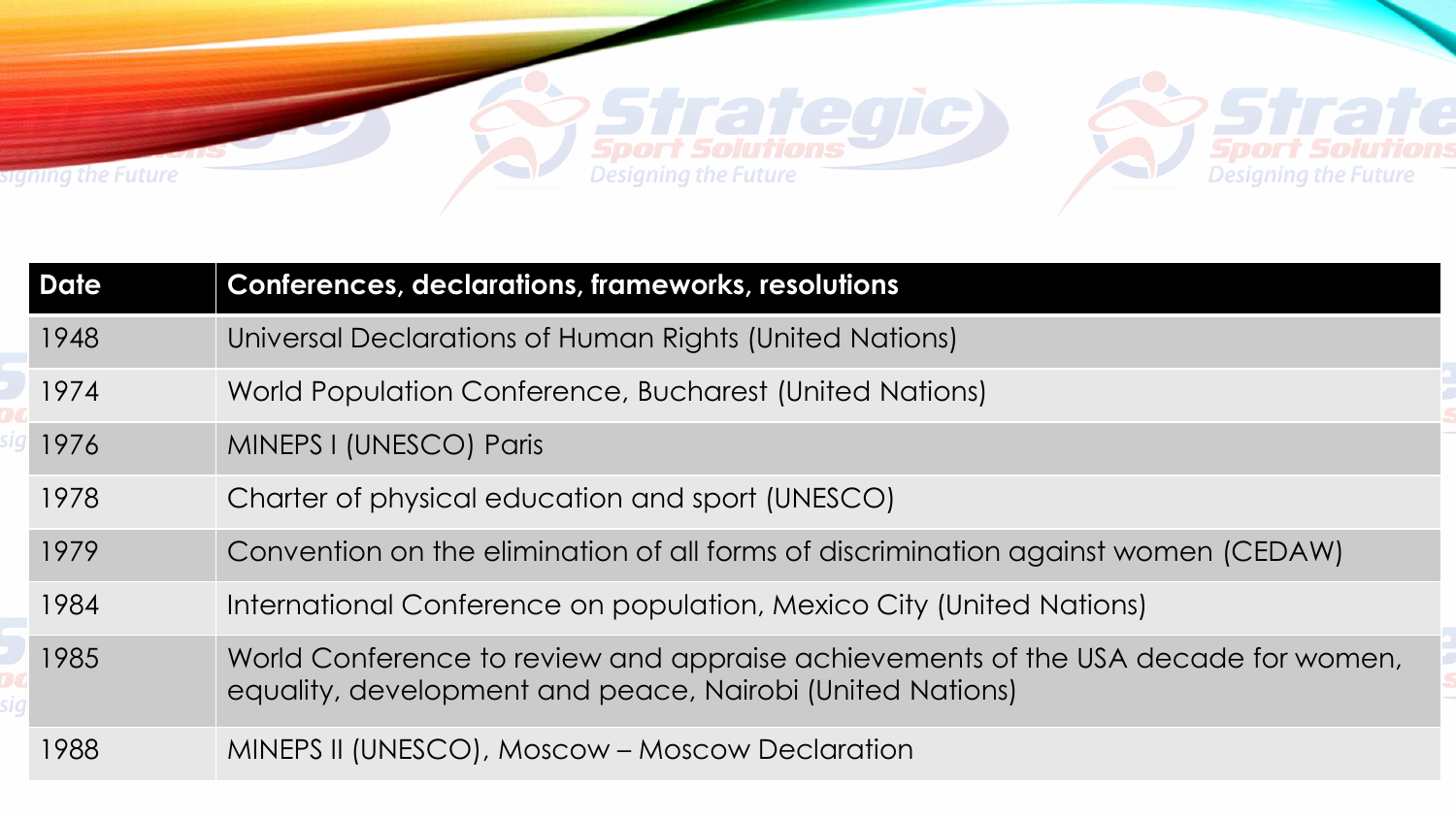# **Strategic**

**Strate**<br>Sport Solutions

| <b>Date</b>                                    | Continued                                                                                                          |  |
|------------------------------------------------|--------------------------------------------------------------------------------------------------------------------|--|
| 1989                                           | Convention on the rights of the child (United Nations)                                                             |  |
| 1990                                           | World Summit for Children (United Nations)                                                                         |  |
| 1991                                           | World Conference on Human Rights (United Nations)                                                                  |  |
| $1994*$                                        | Brighton Declaration on Women and Sport – 1st world conference on women and<br>sport (IWG) – "Challenge of Change" |  |
| 1996                                           | Manila Declaration on Women and Sport – ICHPERSD 1st Asian women and sport<br>conference                           |  |
| 1996,<br>2000,<br>2004,<br>2008,<br>2012, 2016 | IOC Resolutions (1996, 2000, 2004, 2008, 2012, 2016)                                                               |  |
| 1998                                           | Berlin Agenda for Action – First World Summit on Physical Education                                                |  |
| 1998                                           | <b>MINEPS III, Uruguay (UNESCO) - Declaration of Punta del Este</b>                                                |  |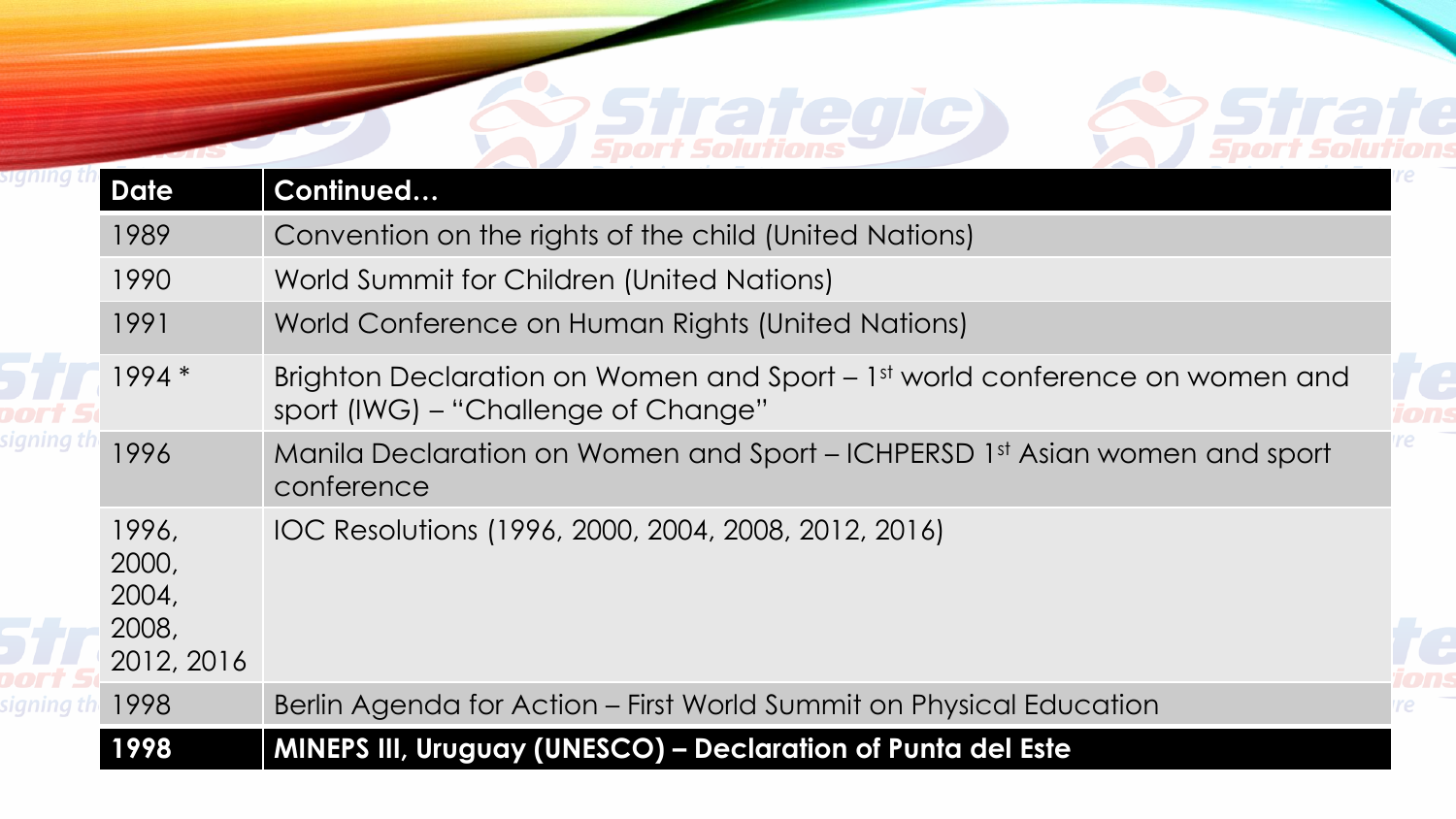| <b>Date</b> | Continued                                                                                                                                                                                            |  |
|-------------|------------------------------------------------------------------------------------------------------------------------------------------------------------------------------------------------------|--|
| 2000        | Helsinki Spirit - European Women in Sport (EWS) Conference                                                                                                                                           |  |
| 2000        | Beijing +5 Declaration                                                                                                                                                                               |  |
| 2002        | United Nations Inter-agency Task Force on Sport for Development and Peace<br>Report: Sport as a tool for development and peace: Towards achieving the United<br>Nations Millennium Development Goals |  |
| 2004        | MINEPS IV, Athens (UNESCO) – Declaration of Athens                                                                                                                                                   |  |
| 2005        | United Nations International Year of Sport and Physical Education (Signed onto by<br>AAHPERD)                                                                                                        |  |
| 2005        | Beijing +10 Declaration                                                                                                                                                                              |  |
| 2005        | Magglingen Commitment for Physical Education – 2 <sup>nd</sup> World Summit on Physical<br>Education                                                                                                 |  |
| 2006        | UN action plan on sport for development and peace                                                                                                                                                    |  |
| 2006        | UN convention on the rights of persons with disabilities                                                                                                                                             |  |
|             |                                                                                                                                                                                                      |  |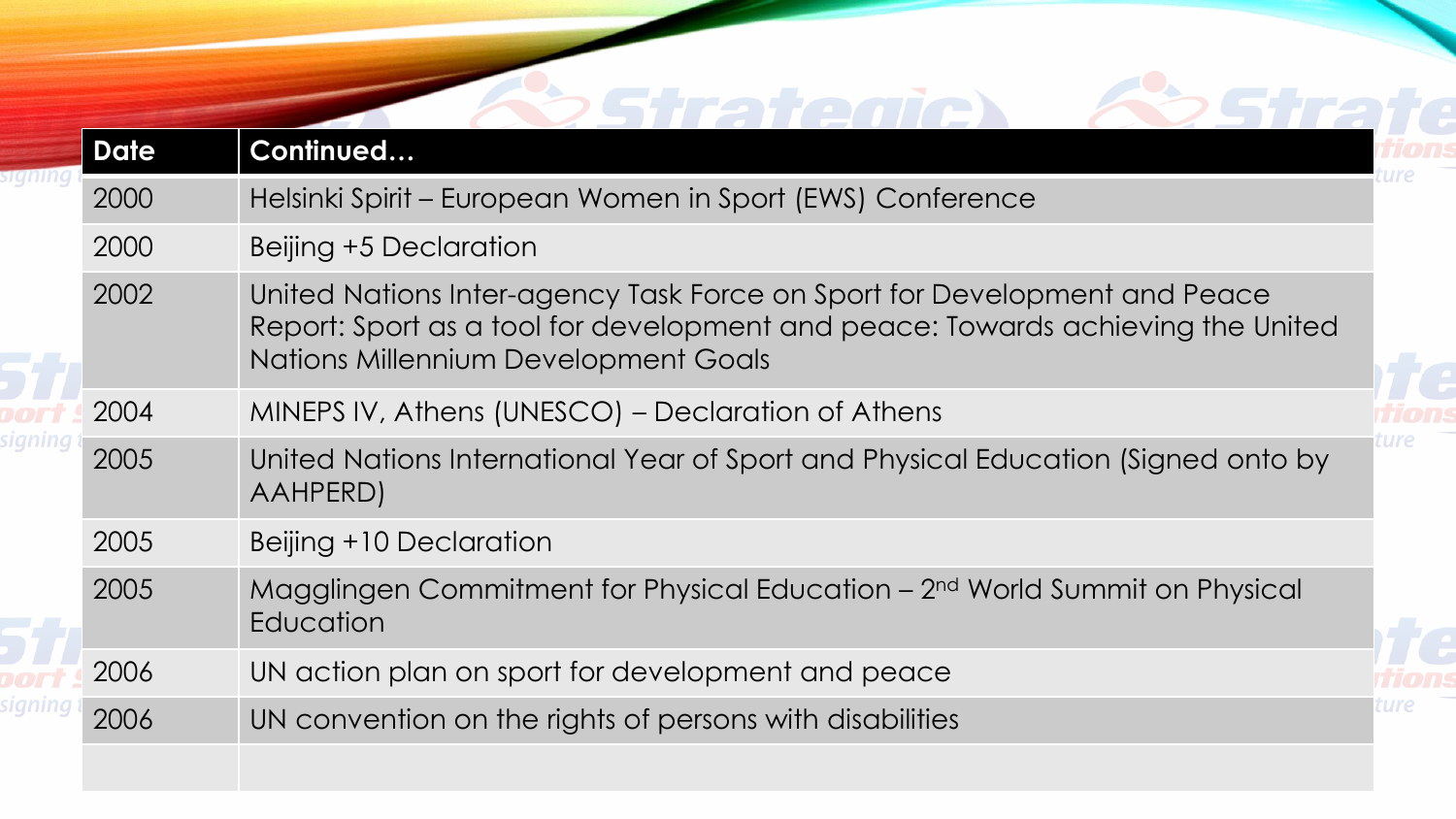## **Strategic**



| <b>Date</b>        | Continued                                                                                                                 |      |
|--------------------|---------------------------------------------------------------------------------------------------------------------------|------|
|                    |                                                                                                                           |      |
| 2008               | Accept and Respect Declaration - IAPESGW/Sultan Qaboos University, Oman -<br>international study week                     |      |
| 2008               | <b>Shafallah Declaration, Doha, Qatar</b>                                                                                 |      |
| 2010               | Beijing +15 Declaration                                                                                                   | ure: |
| 2010               | Toronto Charter for Physical Activity: A global Call for Action                                                           |      |
| 2013               | MINEPS V, Berlin (UNESCO) - Declaration of Berlin                                                                         |      |
| 2014               | Brighton Plus Helsinki – 6 <sup>th</sup> World Conference on Women and Sport (IWG) – "Lead<br>the Change – Be the Change" |      |
| signing the Future | Designing the Future<br>Jesigning the Future                                                                              |      |

**Signing the Future Future SEMINAL DOCUMENT ON WOMEN AND SPORT, IWG, 1984**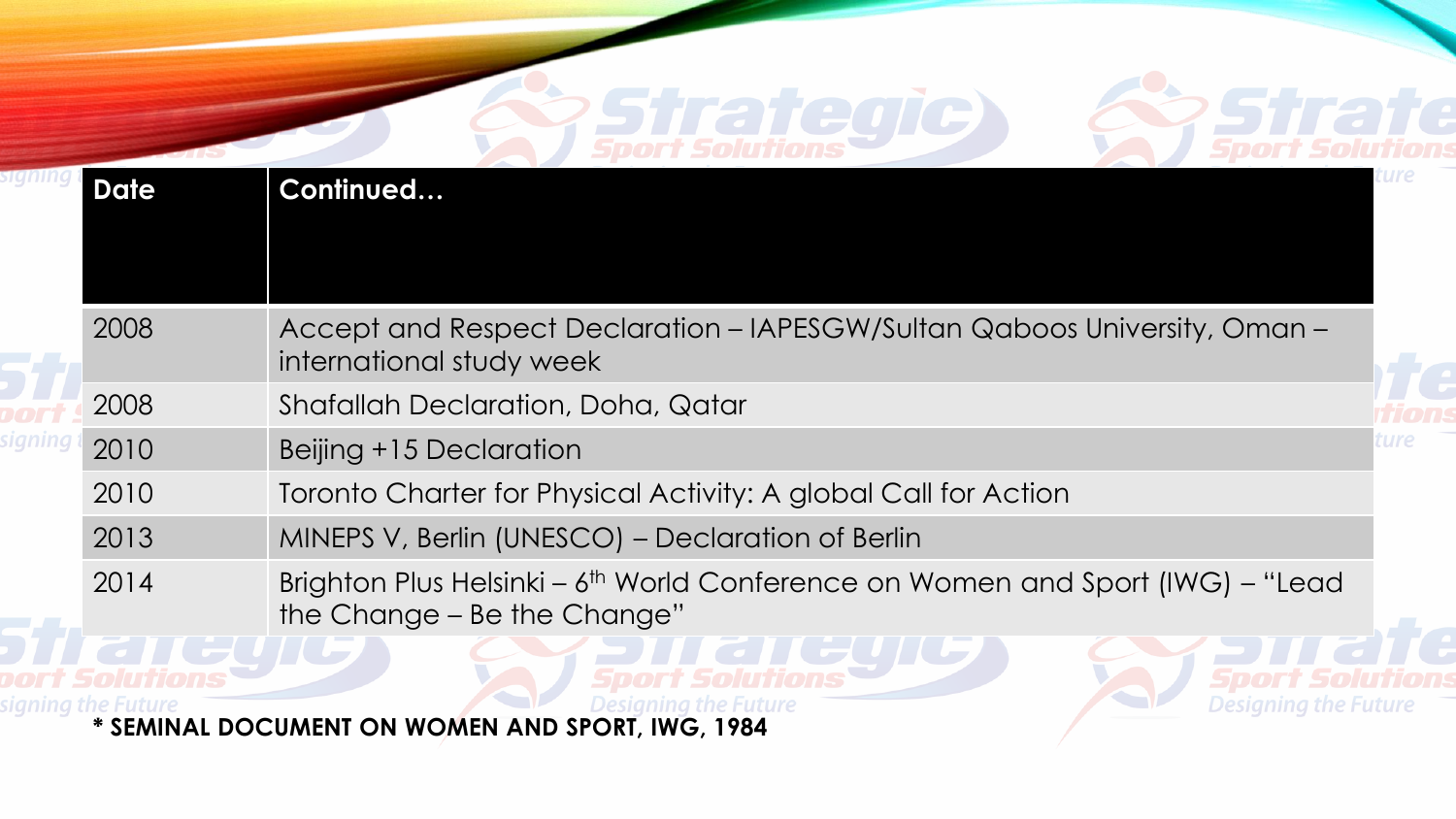## **POLICIES RESONATE IN AFRICA**

- **Kigali Declaration on Gender Equity in Sport for Social Change**
	- **Recognizes the reality of gender equality in some indigenous African cultures**
	- **Committed to use sport forums as platforms for social change with regard to girls and women**
		- **Support networks for promotion of women's empowerment in sport**
		- **Youth initiatives for social change**

gning the Future

the Future

**Designing the Future** 

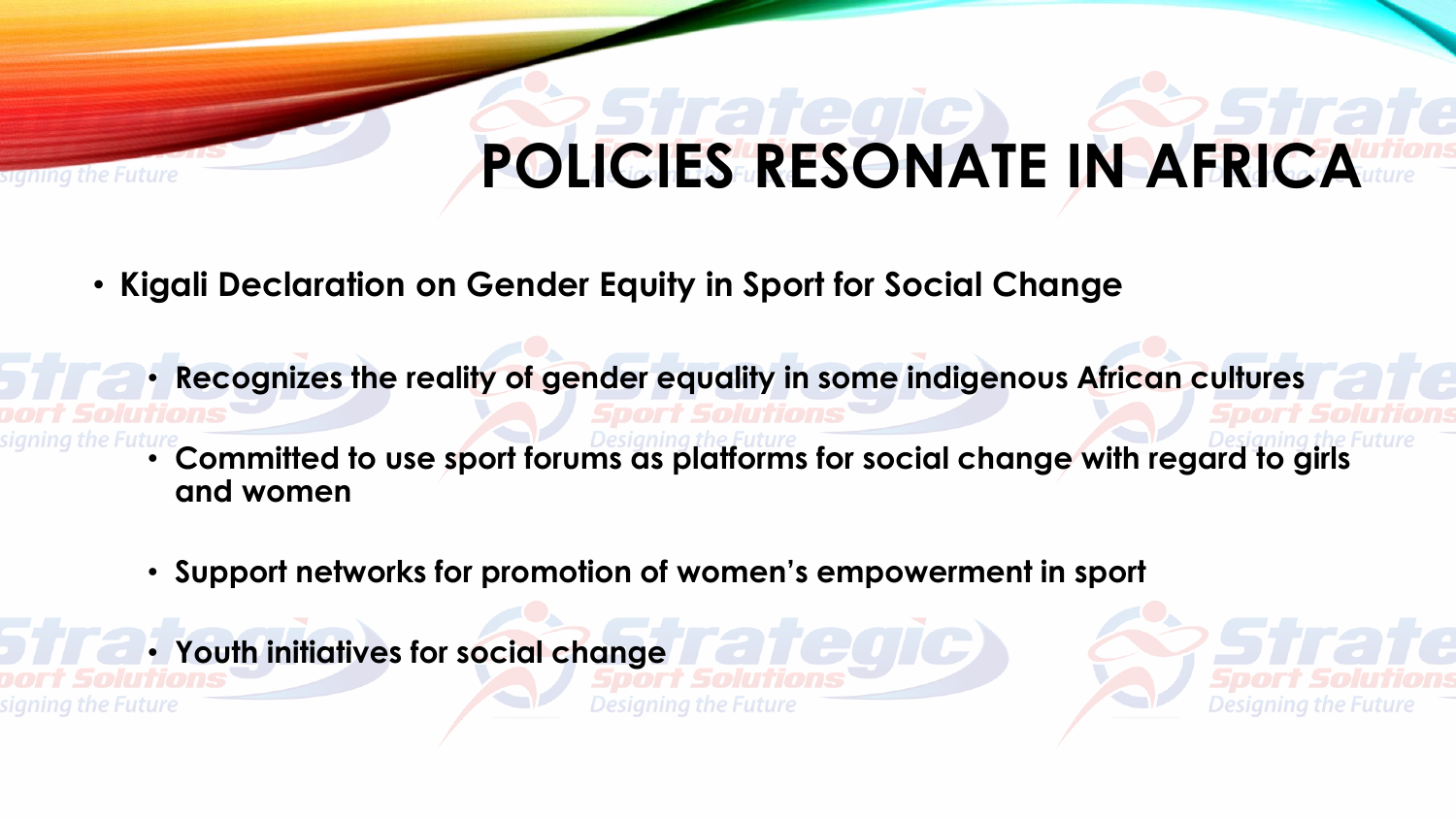#### **ACCEPT AND RESPECT DECLARATION (2008)**

- **Under leadership of IAPESGW**
- **Affirm the value of physical education and sport in the lives of all people of the world**
- **Improve opportunities of Muslim women through sport and physical education**
- **Recognize that Islam is an enabling religion that endorses women's participation in physical activity**
- **Recommend that sport and education systems accept and respect diverse ways in which Muslim girls and women practice their religion and participate in sport**

Designing the Future

Designing the Future